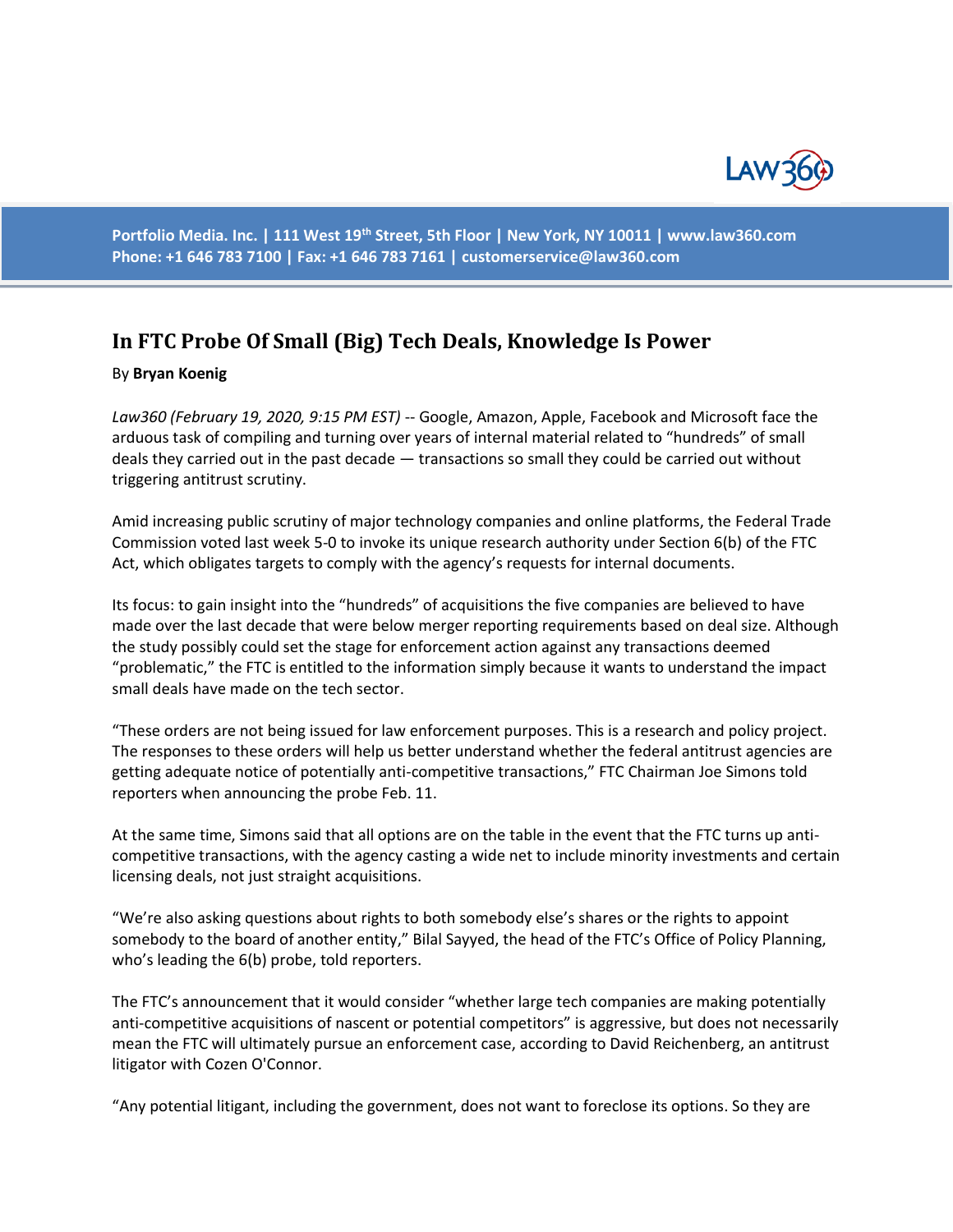using the tools that are available to determine whether there's [anything] there in the first instance," he said.

Simons and experts alike say the probe could yield a variety of outcomes outside of any merger challenges and the research authority is not meant to drive specific enforcement actions. At minimum, the FTC is expected to issue a report on its findings and perhaps policy proposals, as it often does at the close of 6(b) probes, and experts say the results could be a boon to understanding transactions that have traditionally flown under the radar established by the Hart-Scott-Rodino Act.

Nevertheless, Stephen Calkins, a former FTC general counsel who is now a professor at Wayne State University Law School and a fellow at University College Dublin, sees the probe as a "dramatic step" by the agency. He said the FTC is employing a "unique tool" that the U.S. Department of Justice does not have, "to address the wide-spread perception that the HSR process failed with respect to Big Tech acquisitions."

"There has been extensive discussions about 'killer' acquisitions of nascent competitors. Now, the FTC will collect information that will allow it to form a view about just what has been happening, and why, and with what effect," Calkins said in an email. "The agency has made clear that it will use what it learns both to improve, if necessary, the HSR process, and to address problematic behavior."

Like the current one, past 6(b) studies have often aligned with the public zeitgeist and political interest. The last high-profile antitrust probe, for instance, was launched against patent assertion entities, sometimes referred to as "patent trolls," which have been blamed for the proliferation of patent litigation and driving up the cost of technology products.

"The purpose is to discover information that is otherwise not discovered by the public yet, in a way that aids public discourse about a topic," said Reichenberg.

When the FTC looked at PAEs in a study launched in 2013, the probe didn't yield any major enforcement actions. Instead, the end result was a detailed 2016 report on how PAEs operate, along with a series of proposed reforms to patent litigation.

In that same time period, though, the agency struck a 2014 deal with a PAE accused of making empty threats of patent infringement litigation based on false representations that other technology users had already agreed to licensing terms. That settlement, under the FTC's consumer protection authority rather than its antitrust mandate, made no mention of the 6(b) probe. Even if the two were connected, the FTC cannot use anything gleaned from 6(b) demands directly toward an enforcement action.

Sayyed acknowledged the separation between 6(b) research and enforcement last week.

"[We're] going to be very careful about treating what we're doing as distinct from the investigations being undertaken by the rest of the agency. We don't want it perceived that we're using this unique authority to surreptitiously conduct investigations," Sayyed said. "So, we're going to be very careful to maintain that line until or unless we identify something that indicates a law of violation."

But 6(b) probes can still indirectly spark enforcement.

Lisa Kimmel, a senior counsel in Crowell & Moring LLP's antitrust group and an FTC alum, said "it would be misleading to the recipients" for the 6(b) probe to morph directly into an enforcement action. At the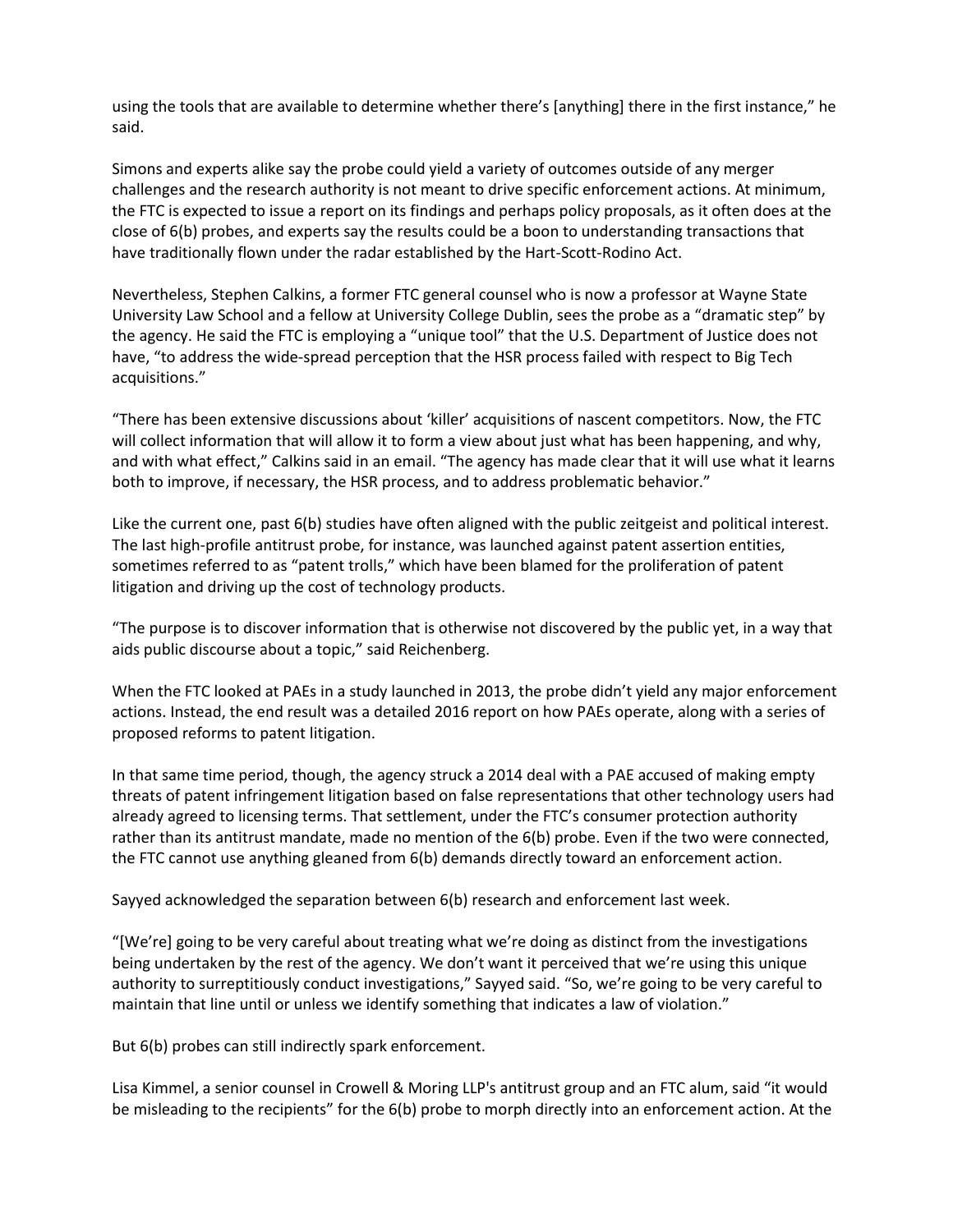same time, when it comes to the separation of enforcement and research, "it's not a wall," Kimmel said.

Charlotte Slaiman, an FTC alum and current policy counsel with advocacy group Public Knowledge who supports the study, argued even the smallest companies can have "an important competitive impact" on the giants. She noted that even though the Office of Policy Planning is not a litigation office, the two units do sometimes swap staffers.

"They're separate divisions but not as separate as you might think," she said.

Short of enforcement, the probe could yield actions more extensive than a report on the impact of small deals.

Simons told reporters that the FTC could conclude it needs more extensive reporting requirements than those imposed by the HSR.

"And that could involve either an amendment to the HSR rules or we could issue further 6(b) orders that require specific reporting from specific companies. Those are two potential options," Simons said.

The idea 6(b) powers could be used to mandate prospective reporting obligations on small deals appears to be fairly novel. Several experts expressed surprise that it's a possibility.

One critic of the probe blasted the idea of prospective 6(b) orders only on select companies as "discriminatory." Robert D. Atkinson, president of the think tank Information Technology and Innovation Foundation, further argued that if it takes action against the deals being studied the FTC could risk creating a chilling effect on startups who often see acquisition by the major technology firms as an important incentive and exit strategy.

Additionally, Atkinson argued that the FTC appears to be on "a fishing expedition" that's burdensome to the companies and the agency. The probe appears to assume anti-competitive effects from deals he asserted have had overwhelmingly positive effects on consumers, which he said should be the ultimate benchmark of any scrutiny.

An FTC spokesperson told Law360 that it would be "premature" to consider how the terms of such an order would work until the FTC has had a chance to weigh the results of the data due to be filed by April 20, according to a sample order published by the agency.

Criticizing the FTC for launching a fishing expedition misses the point, according to former FTC Chairman William E. Kovacic, now a professor at George Washington University Law School. The 6(b) authority, Kovacic noted, traces back to the original 1914 law creating the FTC, which contains language authorizing it to require companies to cough up information on an "annual or special" basis.

"Congress gave us a fishing license," Kovacic said, although he cautioned that any fishing must be "disciplined."

Under 6(b), Kovacic noted, the FTC is able to launch probes "without having a specific case in mind."

Nor would any challenge of the study have much of a shot, according to experts.

"The power is fairly well set out in the FTC Act," said Constantine Cannon LLP partner Henry C. Su,